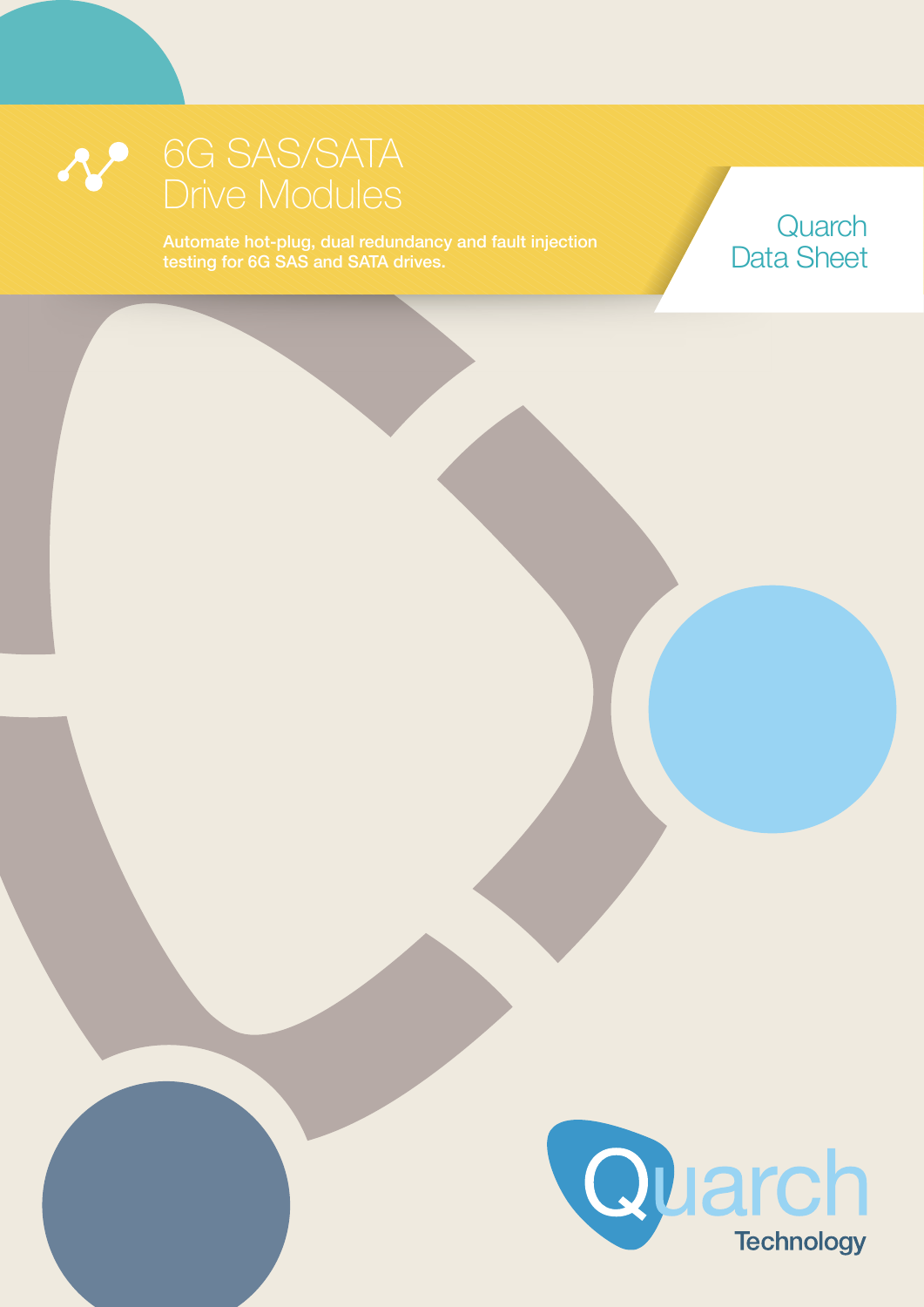# 6G SAS/SATA Drive Modules

Automate hot-plug, dual redundancy and fault injection testing for 6G SAS and SATA drives





#### **Highlights**

- ⁍ Supports SAS and SATA: SSDs and HDDs
- ⁍ Removes manual intervention, for fully automated testing
- ⁍ Precise and consistent timing control over hot-swap scenarios
- ⁍ Completely transparent at the protocol layer
- ⁍ Create and test many different fault conditions
- ⁍ Simple to control with your existing test automation system

#### Use Cases

| <b>System Qualification</b> | Run repeated test cycles with bounds testing of all possible hot-swap scenarios |
|-----------------------------|---------------------------------------------------------------------------------|
| <b>Regression Testing</b>   | Automated regression tests spot issues earlier during development               |
| <b>RAID Testing</b>         | Force drive rebuilds, single/double RAID faults                                 |
| <b>Failover Testing</b>     | Test dual redundancy, fault monitoring and performance during a failure         |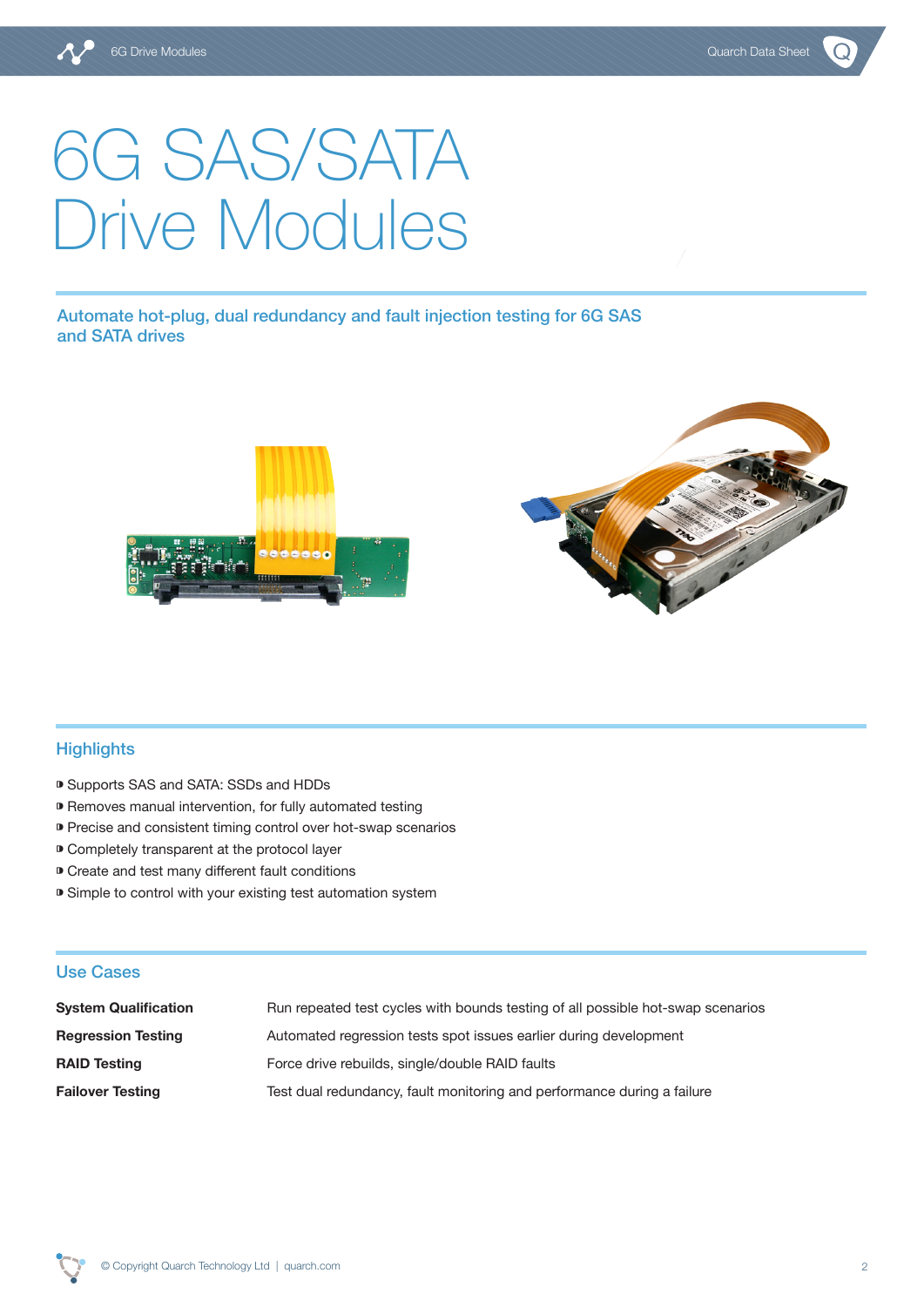

#### Hot Swap

SAS/SATA data is switched with high speed RF switches, ensuring that our modules are almost totally transparent to the storage system. Host/Device connections will appear as if they are directly cabled.

Individual control over each pin allows us to create almost any possible hot-swap scenario. Precise timing ensures that every test can be exactly re-created.

Single modules allow for simple bench testing, while larger test systems can scale to 100+ drive modules with a single point of control. Serial, LAN and USB control options ensure that our products can work seamlessly with existing automated tests.

#### Module Range

Drive Modules come in 3 main ranges:

**Lite** modules switch only the power pins and mated signals. These are for ideal for basic on/off hot-swap.

**HS Lite** modules switch all signals. including the high speed SAS data lines.

**HS** modules switch all signals and can also perform pin-bounce and high speed glitch.

These modules support data rates up to 6Gb/s. A second range is available to support 12G SAS and PCIe SFF drives.

Modules normally come with a dual port SAS plug, but a keyed SATA connector is also available for systems that cannot take a standard SAS drive.

A thin, flexible cable allows the module to fit inside almost any enclosure.

Interface options depend on the controller you chose, but include simple Serial, USB and LAN options. These can be accessed from almost any scripting language. You will need to purchase a separate controller to use this module.

Drive modules can be combined with other Torridon modules as part of a full test-automation system.

#### Supplied Parts

**Drive Module** - The main unit, includes a fixed 40cm Interface Cable

#### Also Required

| <b>Controller</b> | - You will require one slot on a Torridon Controller for each Cable Module |  |  |  |
|-------------------|----------------------------------------------------------------------------|--|--|--|
|-------------------|----------------------------------------------------------------------------|--|--|--|

**Downloads** - Our website contains many useful downloads to help you get started: [www.quarch.com](http://www.quarch.com) USB Drivers Technical Manuals Quick Start Guides Example Scripts TestMonkey GUI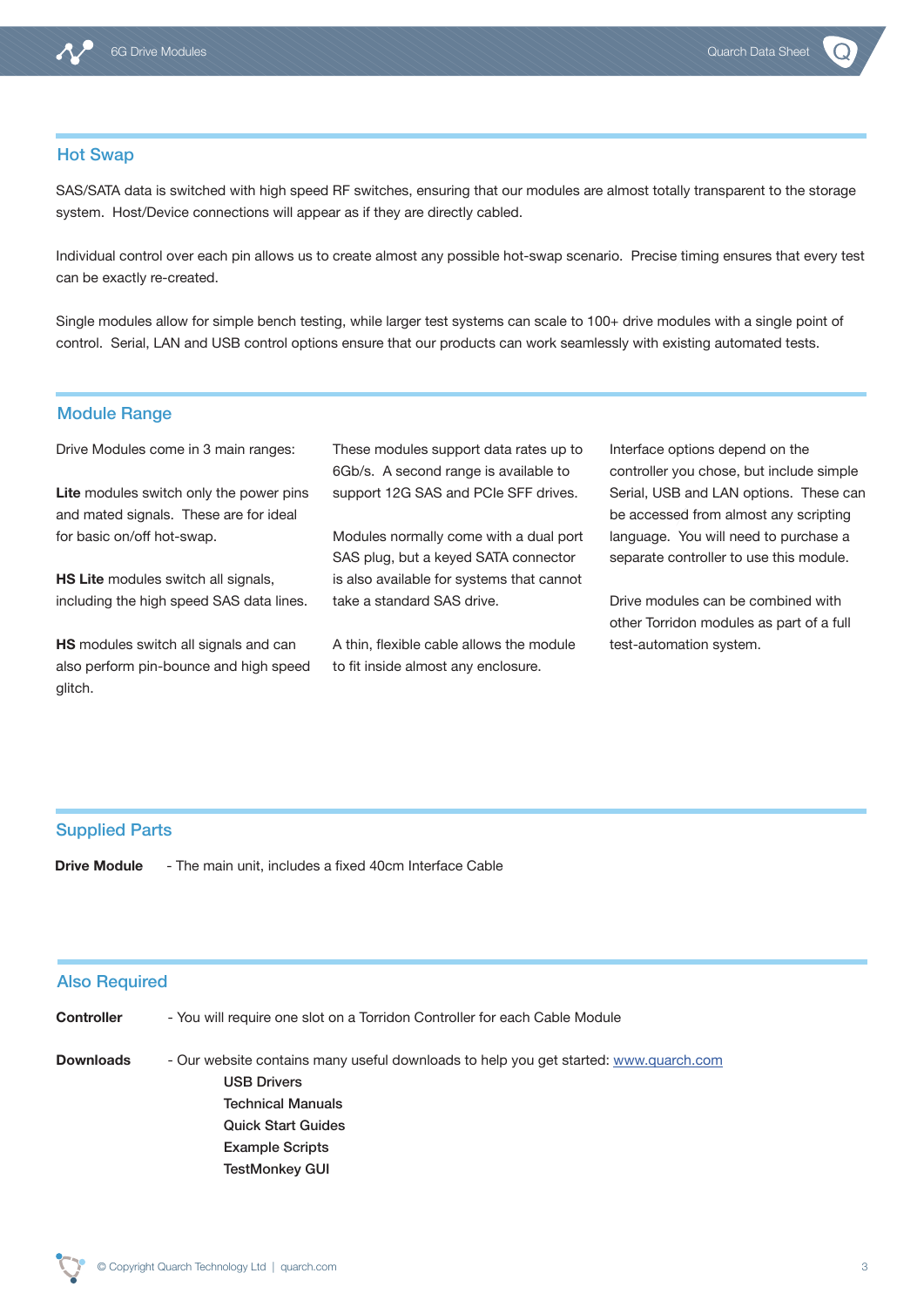

#### **Support**

Quarch provides direct support to all customers, regardless of the sales channel you use to purchase our equipment. We are available over email, or by phone during UK office hours. Our regional partners are also trained to handle many of the most common questions you might have.

Our support is normally free, though there may be charges if you require on-site training or significant development work. Please contact us if there is anything we can do to help.

Pleas see our website for access to drivers, technical manuals, quick-start guides, example scripts and more

**Email Phone Web**

support@quarch.com +44 1343 508 140 www.quarch.com/support

#### **Ordering**

Quarch have a network of specialist partners around the world. Please contact our partner in your region if you require a quote.

We recommend evaluating our products before purchase, so our partners will be happy to arrange a free evaluation unit.

#### Regional Contact Details

**North America**

SerialCables LLC Colorado, California



Email sales@serialcables.com Web [www.serialcables.com](http://www.serialcables.com) Phone +1 303-495-2320

**China, Hong Kong, Taiwan** Saniffer Hong Kong



Email sales@saniffer.com Web [www.saniffer.com](http://www.saniffer.com)

**India** ESA Group Bangalore



Email quarchsales@esaindia.com Web [www.esaindia.com](http://www.esaindia.com) Phone +91-80-67648888

**Europe and ROW** Quarch Technology Scotland, UK



Email sales@quarch.com / support@quarch.com Web [www.quarch.com](http://www.quarch.com)

Phone +44 1343 508 140

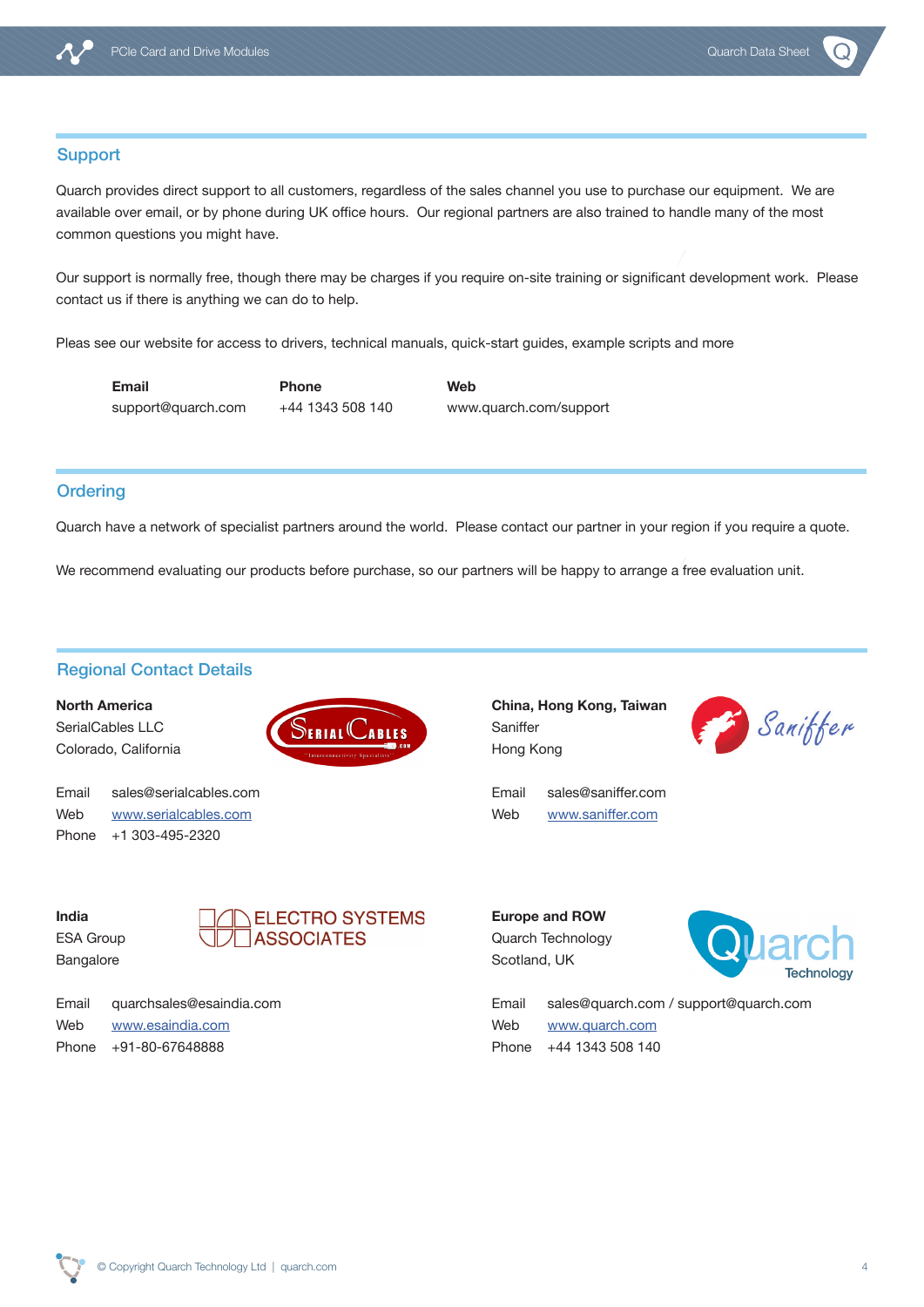$\overline{Q}$ 

### Products Versions

| <b>Product Code</b> | <b>Product Options</b>                          |                                                                                                                    |
|---------------------|-------------------------------------------------|--------------------------------------------------------------------------------------------------------------------|
| <b>QTLXXXX</b>      |                                                 | Product code, made up from options below                                                                           |
|                     | QTL1215<br>QTL1301<br><b>QTL1177</b><br>QTL1490 | 6G SAS LITE Drive Module<br>6G SAS HS LITE Drive Module<br>6G SAS HS Drive Module<br>6G Keyed SATA HS Drive Module |



Drive Module - Attached to a drive carrier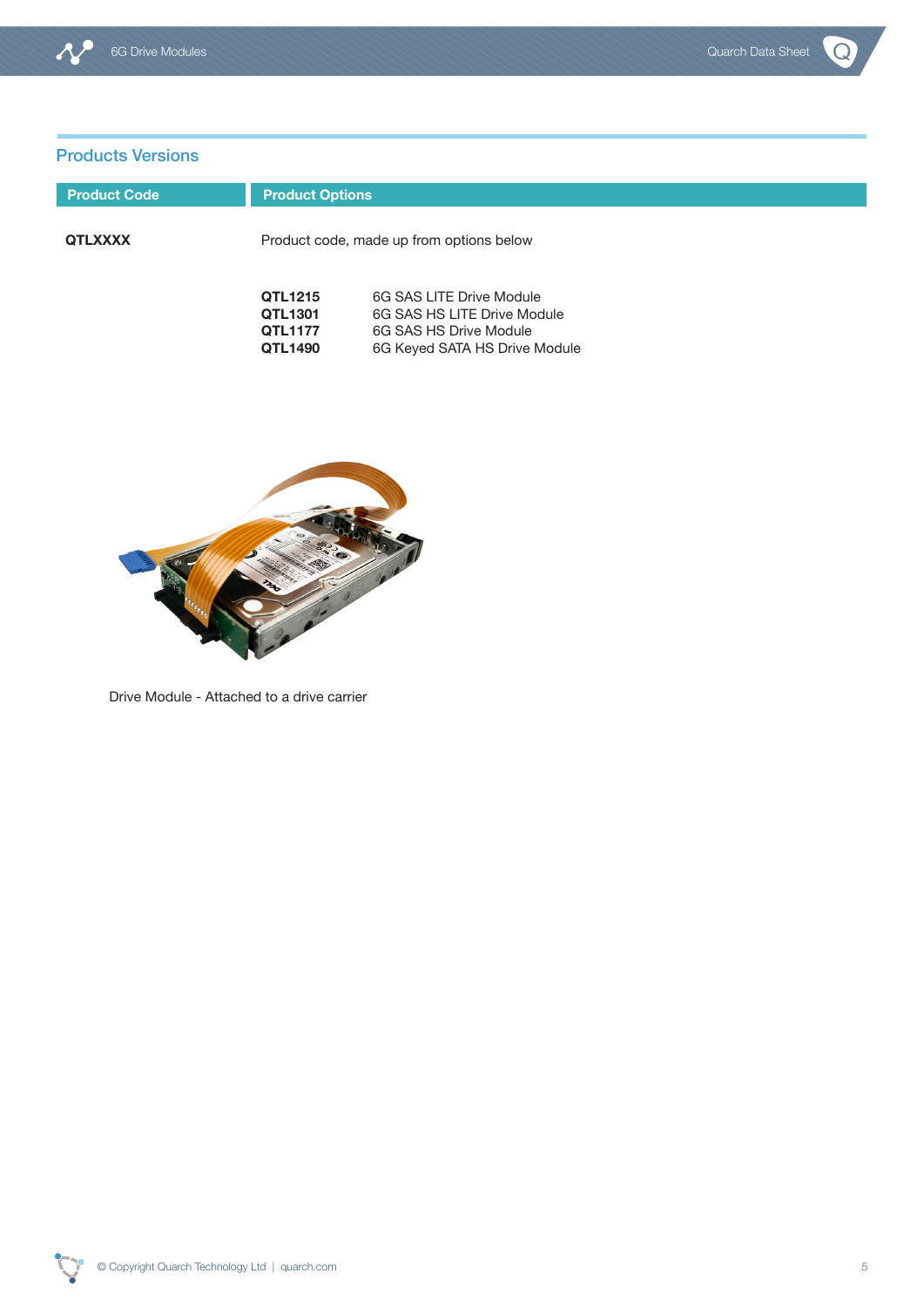**WORLER ENERGY** 

#### Required Controllers - One port on a controller is required for each module

| <b>Product Code</b> | <b>Description</b>                                                                      |                                 |
|---------------------|-----------------------------------------------------------------------------------------|---------------------------------|
| QTL1260             | Torridon Interface Kit<br>Simple USB and Serial control options for<br>bench testing    |                                 |
| QTL1461             | 4 Port Torridon Controller<br>Control up to 4 modules via Serial/LAN/<br>USB connection | <b>Quarch Technology</b><br>. 3 |
| QTL1079             | 28 Port Torridon Controller<br>Control up to 28 modules via Serial,                     | ,,,,,,,,,,,,,,,,,,,,,           |

LAN or USB connection

| <b>Accessories</b>  |                                                                                                |  |
|---------------------|------------------------------------------------------------------------------------------------|--|
| <b>Product Code</b> | <b>Description</b>                                                                             |  |
| <b>QTL1381</b>      | 100cm Torridon Extension Cable (Male to Female)<br>Extends the fixed cable on the drive module |  |
| QTL1382             | 200cm Torridon Extension Cable (Male to Female)<br>Extends the fixed cable on the drive module |  |
| <b>QTL1581</b>      | 300cm Torridon Extension Cable (Male to Female)<br>Extends the fixed cable on the drive module |  |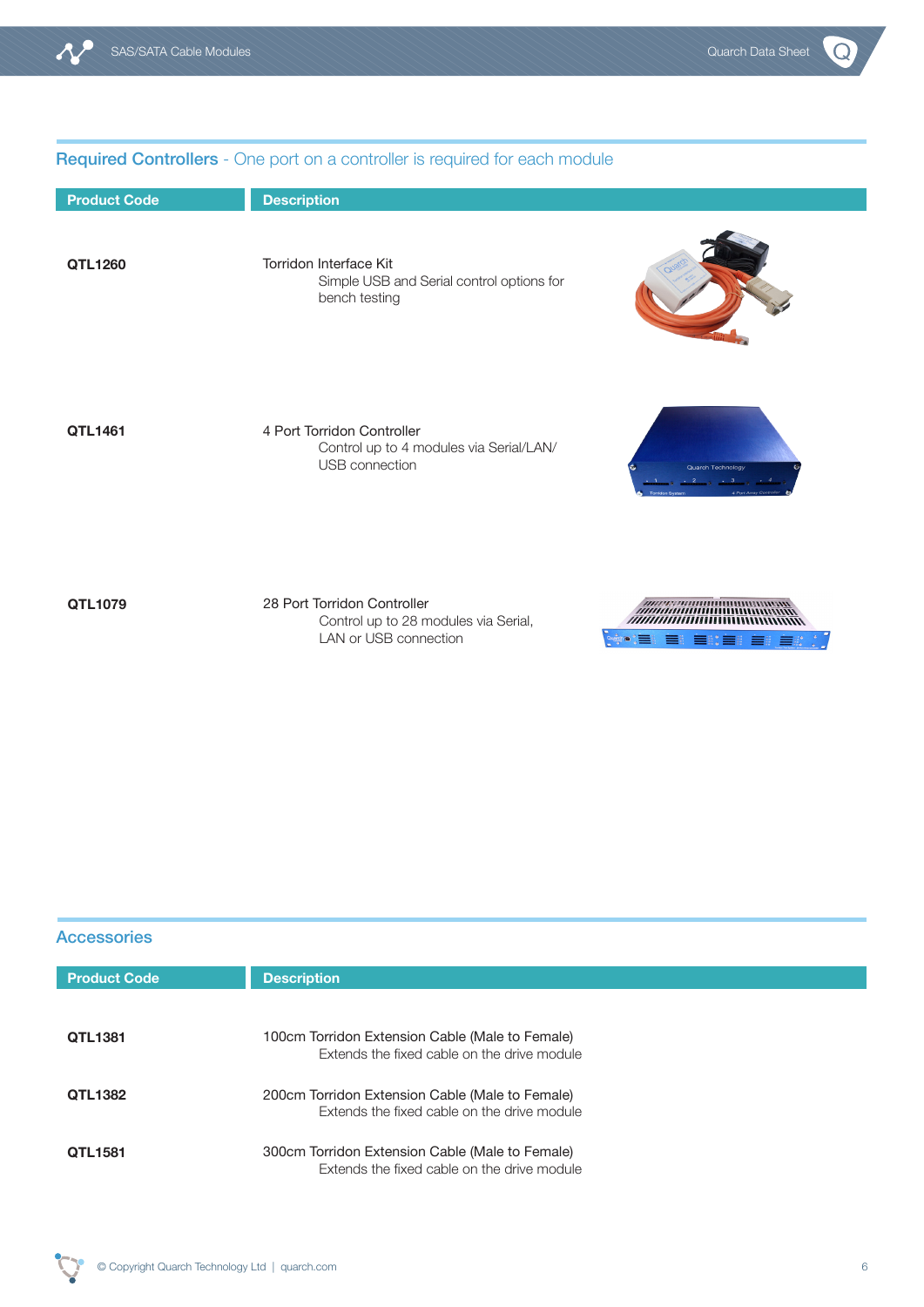Technical Information

| <b>Connections</b>          | <b>QTL1215</b>                                   | <b>QTL1301</b> | <b>QTL1177</b> | <b>QTL1490</b> |
|-----------------------------|--------------------------------------------------|----------------|----------------|----------------|
|                             |                                                  |                |                |                |
| <b>Host Side Connector</b>  | <b>SFF8482</b><br>SFF8482 (Keyed)                |                |                |                |
| <b>Drive Side Connector</b> | <b>SFF8482</b>                                   |                |                |                |
| <b>Max Speed</b>            | 6Gb/s                                            |                |                |                |
| <b>Protocols</b>            | SAS/SATA                                         |                |                |                |
| <b>Signals Switched</b>     | $All^3$<br>Power, Mated <sup>*1</sup><br>$All^2$ |                |                |                |

\*1 Mated controls a set of vendor specific drive present circuits that work with all major storage systems

\*2 All power,high speed data, mated and side band pins are switched. GND pins are directly routed through the module.

\*3 As \*1 but secondary SAS port is not present due to the keyed SATA connector

| <b>External Connections</b> | QTL1215                   | <b>QTL1301</b> | <b>QTL1177</b> | <b>QTL1490</b> |
|-----------------------------|---------------------------|----------------|----------------|----------------|
|                             |                           |                |                |                |
| <b>Power Supply</b>         | Via Torridon Controller   |                |                |                |
| <b>Control Ports</b>        | <b>Torridon Connector</b> |                |                |                |

| <b>Physical Dimensions</b> | QTL1215                  | <b>QTL1301</b> | <b>QTL1177</b> | <b>QTL1490</b> |
|----------------------------|--------------------------|----------------|----------------|----------------|
|                            |                          |                |                |                |
| <b>Offsets Drive By</b>    | 32mm<br>14mm             |                |                |                |
| Width                      | 69.1mm<br>69.1mm         |                |                |                |
| Height                     | $15.4$ mm<br>15mm        |                |                |                |
| <b>Compatible Drives</b>   | 2.5", 3.5" SSDs and HDDs |                |                |                |

| <b>Features</b>              | QTL1215                                 | <b>QTL1301</b>                         | <b>QTL1177</b> | <b>QTL1490</b> |
|------------------------------|-----------------------------------------|----------------------------------------|----------------|----------------|
|                              |                                         |                                        |                |                |
| Basic (power only) hot/swap  |                                         |                                        |                |                |
| Full hot-swap                | X                                       |                                        |                |                |
| <b>Pin Bounce Simulation</b> | Simple/Custom. 10uS minimum period<br>X |                                        |                |                |
| <b>Signal Glitch</b>         | Х                                       | Single/Cycle/PRBS. 50nS minimum length |                |                |
| <b>Voltage Monitoring</b>    | 3y3/5y/12y on Host and Device           |                                        |                |                |

| <b>Controllers</b> | <b>QTL1215</b> | QTL1301 | <b>QTL1177</b> | <b>QTL1490</b> |
|--------------------|----------------|---------|----------------|----------------|
|--------------------|----------------|---------|----------------|----------------|

| <b>Serial Control</b> | Supported on all Controllers |                                  |  |  |
|-----------------------|------------------------------|----------------------------------|--|--|
| <b>USB Control</b>    |                              | Supported on all Controllers     |  |  |
| <b>REST Control</b>   |                              | Supported on QTL1079 and QTL1461 |  |  |
| <b>Telnet Control</b> |                              | Supported on QTL1079 and QTL1461 |  |  |

\*1 No 'Direct' USB control. QTL1260 provides USB virtual COM port option, and QTL1079/QTL1461 allow USB control of the full system.